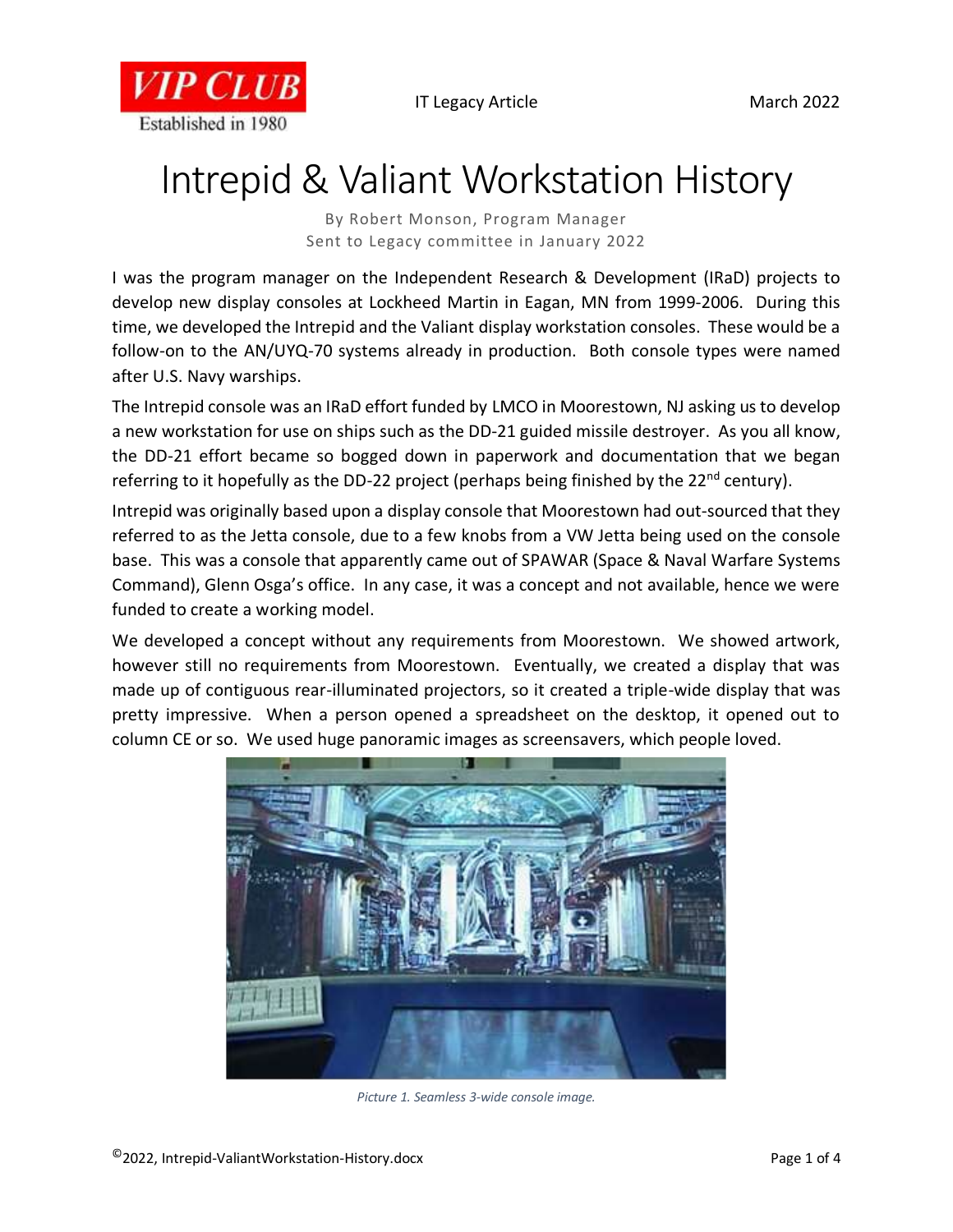



To create the contiguous displays, we contracted a company out of Tel Aviv, who were the only people in the world who could pre-distort images to get seamless screen matching between projectors. Overall, it was a very nice console, although very large due to the real-estate.



*Picture 2. Intrepid console prototype.*

The Intrepid was also painted blue, simply to create interest, and I remember asking Rick Martin if I could powder coat the unit royal blue, and he said, 'Why not, it will be wrong anyway." Good insight.

The Intrepid was created with two prototypes, one of which was shipped to Moorestown that ended up jammed into a small office and never heard from again. They never even set it up. When they jammed it in the room, it was slightly too wide for the door, so they proceeded to scrape all the blue powder coat off the front and rear of the desktop for the unit. They had obviously not wanted the console to succeed and were playing politics.

The following year we proposed a new type of console, one that would be a thin-client (thanks to

Scott Benjamin) and would be lighter than our typical consoles, enabling easier shock and vibration qualification. The first of these was a three-eye console (i.e., Valiant Workstation), with a touch screen inset in the desktop for input. This is one of the units in the Lawshe Museum. I would note that the design team signed it inside the rear of the case if I am not mistaken. {Editor's Note: Museum has Serial #2 & is unsigned}

The idea of the console was to create a different view of workstations, not as huge monoliths, but more like a desktop in an office. The first of these systems contained (at the time) three of the five existing largest LCD super-twist displays that had ever been produced at that size.

The first rendition of this console was intended to have no keyboard, a first. In addition to this, it had a variety of pointing devices, including a mouse, a trackpad, touch screens, etc. We wanted to find the preferred pointing device to place on future consoles. As it turns out, the operators liked all of the pointing devices and used them all. For example, they would reach out and touch a spot near where they wanted to go on the screen and then use the mouse or trackball to finetune their selection.

The design was created by a small team and was based on an Art Nouveau design as opposed to the traditional designs we had produced to date. (The Art Nouveau design of the legs was created from a frame around the stage at an opera "The Merry Widow" that the Minnesota Opera put on that December). Colors were selected to look similar to a Navy palette, but they all differed from the typical display somewhat.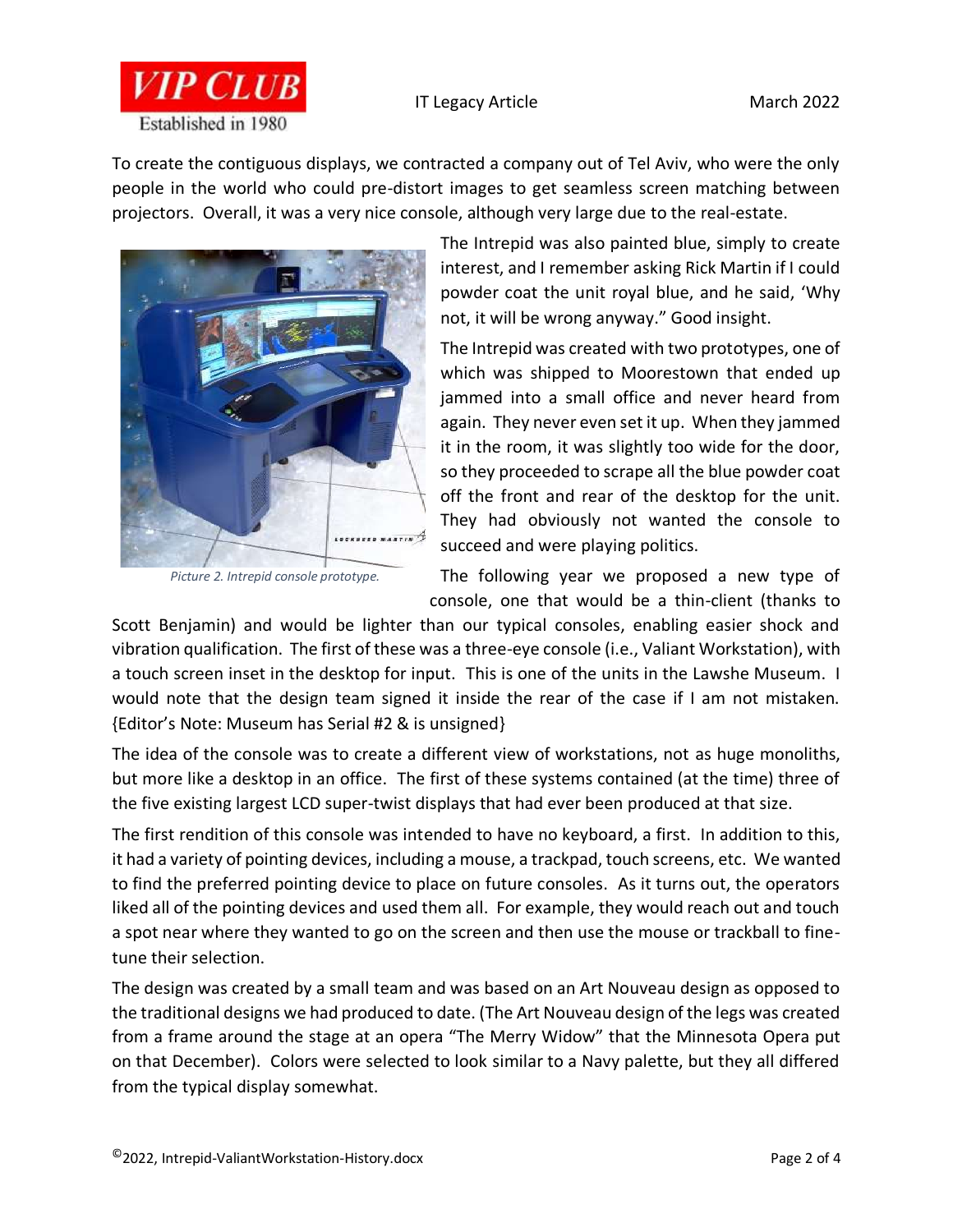## IT Legacy Article March 2022





The idea here was that we found the user didn't notice seams between the screens, and so we placed the frameless displays as closely as we could, in-line, and they turned out to be very effective overall. Our program manager, Roy Brandenburg, told us the original design was too big, which we didn't believe, so we printed out the drawings and built the first mock-up out of cardboard so a person could sit down and try it out. Once we had built it, we realized it was too big, and we scaled it down accordingly.

The design took about a year to develop, and we used a new machine shop in Minneapolis to make it for us, and they did an



amazing job. When the prototypes were originally built, we were told they would never fly; they looked too flimsy and couldn't possibly pass shock and vibration testing. There was likely some truth to this, but every Navy person who saw the consoles loved them, and they became a staple in our main customer display area.

Somewhere in this time, our program manager told us to drop the project, it would never go anywhere, it couldn't be sold. A short time later an Admiral was touring our facility, saw the consoles, and said "I want those on my ship!". The project continued. We eventually designed a two-eyed version and a one-eyed version that would allow more workstations to be incorporated into a ship's space, and finally a lightweight version that could be flown aboard P-3C aircraft.



*Picture 3. First prototype of a two-eye Valiant console next to the first Valiant prototype in the Eagan display center.*



*Picture 4. Two-eyed and one-eye Valiant consoles arranged as a ship's Combat Information Center.*